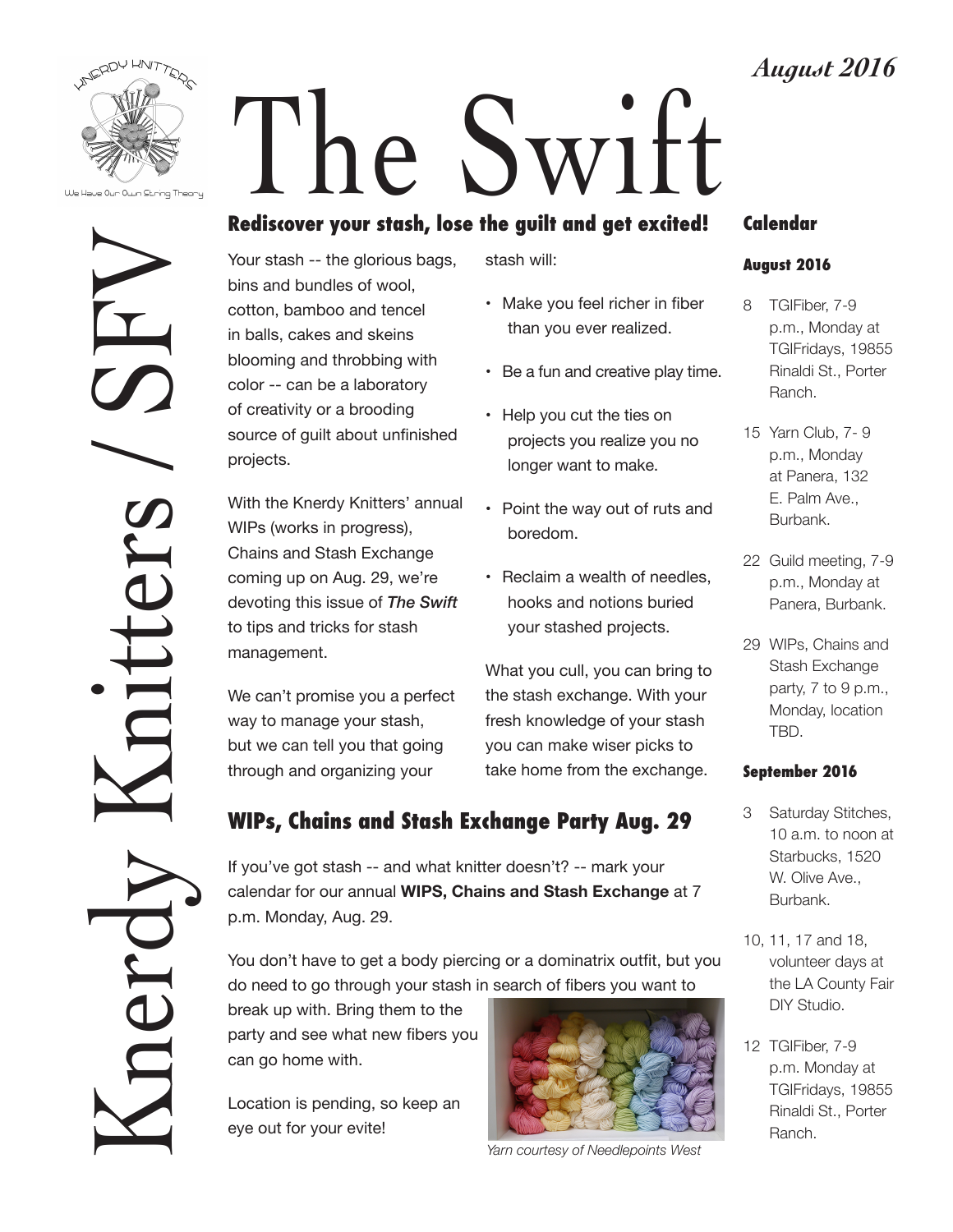# **Needlepoints West -- not just for needlepointers**

Walking into Needlepoints West is like opening the door into a fairy tale cottage.

It's not just the faux timbers or the cozy rocking chair outside. It's the realization that the inside has **so** much more than you imagined.

For starters, the store goes through the block. It's huge inside, with several rooms full of eye-catching, finger-tempting fibers of all colors, textures and weights.

And if you thought this was just a needlepoint store, guess again.

#### **Not just needlepoint**

"I have enough needlepoint yarns and canvases to be a standalone needlepoint shop," said owner **Joanne Bronson**, who is also a Knerdy Knitter, "and I have enough yarn to be a stand-alone yarn shop!"



Joanne Bronson

The shop opened its doors in 1972. Joanne, who bought the store 15 years ago, is the fourth owner. She's the one who added yarns, tools and notions for knitting and crocheting.

Joanne learned to knit at the age of five and then to crochet from her great-grandmother. She was working in the jewelry business (sorting and stringing Tahitian pearls) before

she acquired Needlepoints West.

"I fell into the yarn business," she said. "I had worked part-time at Needlepoints West and told the owner if she ever decided to sell to please give me a chance to buy it."

Several years later, that's exactly what happened.

#### **Supportive community**

"We have a very nice community here. We're welcoming, low-key and friendly," Joanne said. "People come here and make friends. They may have a lot going on in their personal lives -- troubles



Needlepoints West is located at 6227 W. 87th St., in Westchester.

with children, ailing parents or friends with cancer -- and here they are surrounded by incredibly supportive people.

"I love seeing the friendships that develop between customers."

#### **Products from smaller companies**

Joanne said she loves smaller yarn companies and likes to bring their products into her store.

She describes herself as "an emotional buyer" when it comes to buying yarn for her own knitting habit. If she's on a trip and sees something that grabs her, she'll buy it.

Joanne has tried weaving and spinning, but always comes back to knitting.

"My philosophy is go with what you love."

But, she admits ruefully that just like the rest of us, she loves "to start things and I love to get things finished, but sometimes I get sidetracked in the middle."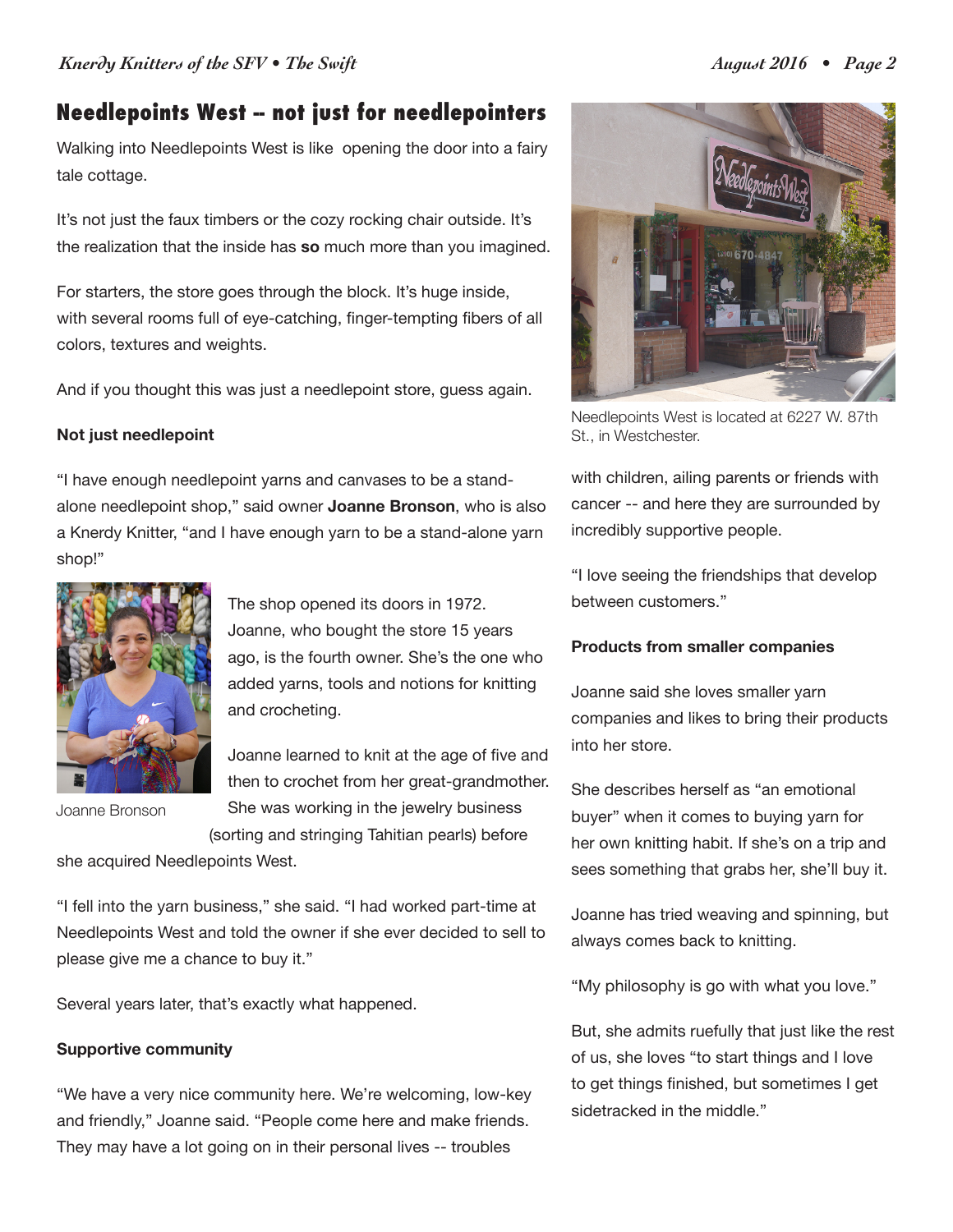# **8 tips for stash management**

#### **by Jeannette Hartman**

Going through your stash can be like shopping all over again. So grab your favorite adult beverage and go for it:

- **Pull out your yarn, wherever it hides, and look at what you have.** This means bringing your yarn out from under the bed, the back of the closet, the corner of your bedroom -- everywhere. Bring it out into the light where it can be free, and you can see what you have. (You might want to do this when there's nobody around to ask, "Don't you have enough already?"
- **Decide what gooses your juices.** That fuzzy, sparkly fun yarn? That hunky chunky you fell in love with? That colorful Noro with the green you hate? Just because you fell in love with it once, doesn't mean you can't get a divorce. Some yarns are one-night stands and some yarns inspire a long love affair. Sort your stash into two piles: 1) what still turns you on, and 2) what just don't do it for you any more. Keep what you love and bring the rest to the stash exchange where someone else might start a love affair with your "exes."
- **Project versus yarn.** Sometimes you buy yarn for a project. As the years go by, however, the project gets less and less appealing. If you still like the yarn, keep it -- just ditch the pattern.
- **To inventory -- or not -- that is the question**. If you have a big stash, you may need an inventory to stay on top of what you have. Ravelry.com has a wonderful stash feature under the "My notebook" menu. When you make an entry, you answer a series of questions about the yarn's weight, yardage, colorway and dye lot, intended project, cost, etc. You can also post a photo. Once you've input the information, you can sort your stash by weight, color, yardage, fiber type, etc. Because it's stored online, you always have access to it. Lists in a knitting notebook or an electronic spreadsheets can work, too.
- **Find an organizing principle.** What qualities -- color, eight or fiber content -- will work best for you in organizing your stash. Grouping like yarns together makes it easier to know what you



## **How do you store your stash?**

Some knitters have dedicated storage units for their stash like the one above; others have hard-sided bins or soft-sided totes for keeping yarn under the bed or in a closet.

The important part of stash storage is keeping it safe from dirt, dust and moths. Depending on your space, your budget, your preferences and the size and variety of your stash, there's a wide range of options from cedar-lined hope chests to antique chests of drawers to Christmas ornament storage units to compressible storage bags.

Here are some suggestions:

• Hard-sided bins. These bins come in a variety of sizes and shapes. They stack and have a fairly tight seal for keeping bugs and dust out.



*(Continued to page 4) (Continued to page 4)*